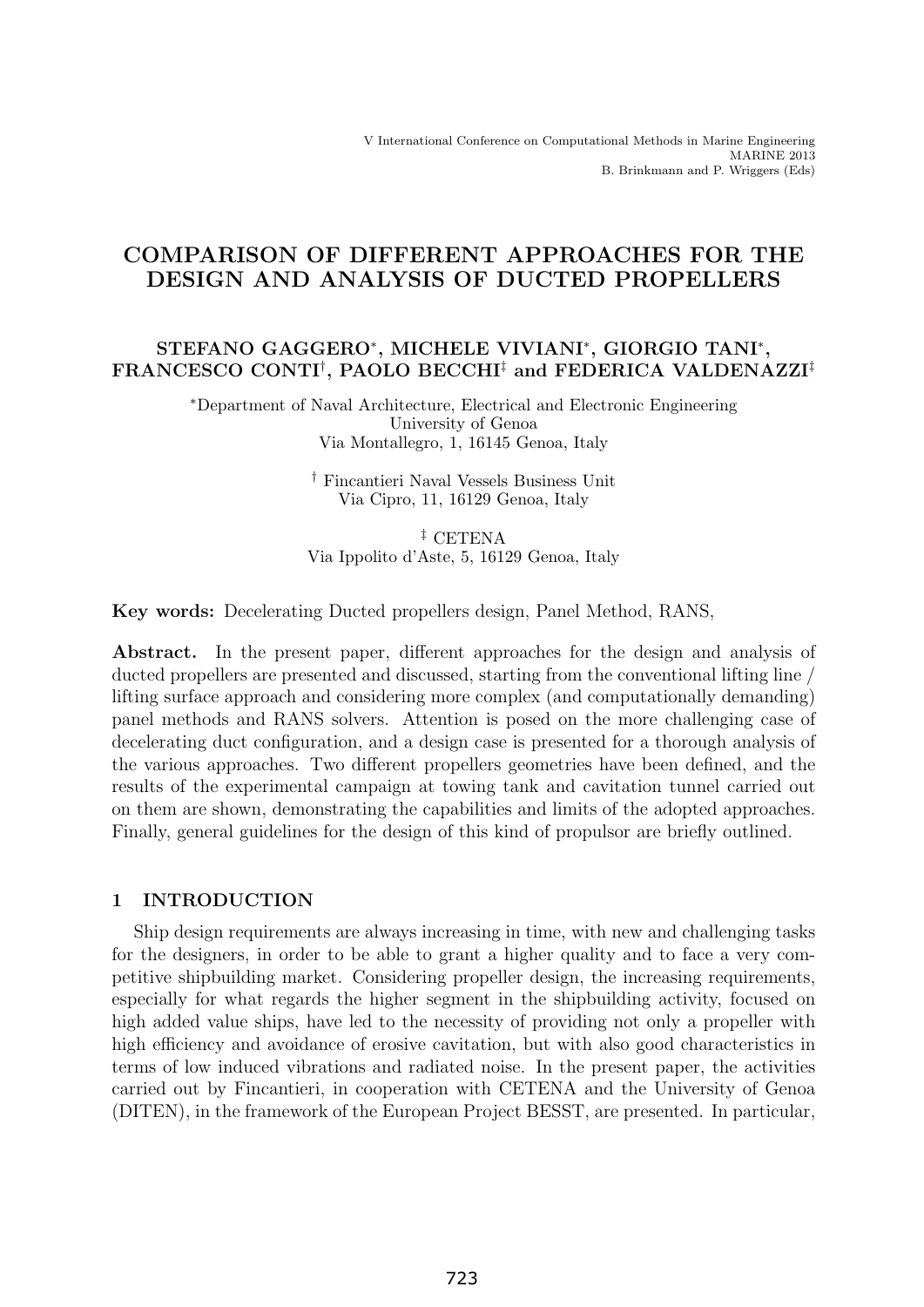attention has been focused on ducted propellers for medium/high speed applications and improved cavitation behaviour. As a consequence of this second requirement, decelerating duct configuration has been chosen, since they are thought to be an interesting alternative to free running propellers for ship propulsion, being potentially very performing in terms of reduced cavitation, vibration and noise. As it is well known, ducted propellers are currently mainly used in accelerating duct configuration for low speed applications where bollard pull is of great interest; in this case concepts and design methods related to these propulsors are well known since the early 70s [9], and many different works have been presented during years. On the contrary, the decelerating duct configuration has received lower attention, and design examples and/or experimental data are much more limited. This may be partly due to higher difficulties in the prediction of the propellerduct interaction and, more in general, of the duct decelerating effect; as a consequence, in this case the propeller performance prediction is more challenging with the usual design and analysis tools. Recent developments in CFD provide new tools to support the design of ducted propellers and open new perspectives in exploiting their potential. In the activity carried out, aimed to the development of design guidelines for this kind of propulsor, different approaches for the design, optimisation and analysis of decelerating ducted propellers have been analysed. In particular, conventional lifting line/lifting surface approach [9], panel methods (coupled to genetic algorithms as optimizing tools [4, 1]) and RANS [2] calculations (in 2D and 3D) are considered. A brief description of methods considered is reported in section 2. In order to exploit the capabilities of these different approaches, a possible realistic design case has been considered, as described in section 3. At first, the design has been performed using the methodology usually adopted by Fincantieri for this kind of propellers [10]; this methodology, already applied with satisfactory outcomes, couples iteratively an in-house lifting line/lifting surface code (named "Elintub") and a commercial RANS solver (Ansys CFX). In order to further improve this procedure two more numerical methodologies have been investigated and described in this paper and concern the possibility of duct and blade geometry optimization. These different approaches rely on a quasi 2D actuator disk model for the duct design, analysis and optimization and a potential method coupled with a genetic algorithm for the blade geometry optimization. It is believed that these two approaches may be conveniently included in the design process, which of course includes, as represented in figure 1, towing tank and cavitation tunnel tests as final verification of mechanical characteristics and cavitating behaviour.

## 2 THEORETICAL BACKGROUND

### 2.1 Lifting Line / Lifting Surface Design Approach

The code, named "Elintub", used for the design activity described in this paper, is a lifting line/lifting surface based software, developed by Fincantieri and CETENA. As usual for a design tool, the definition of the propeller blade geometry is based upon the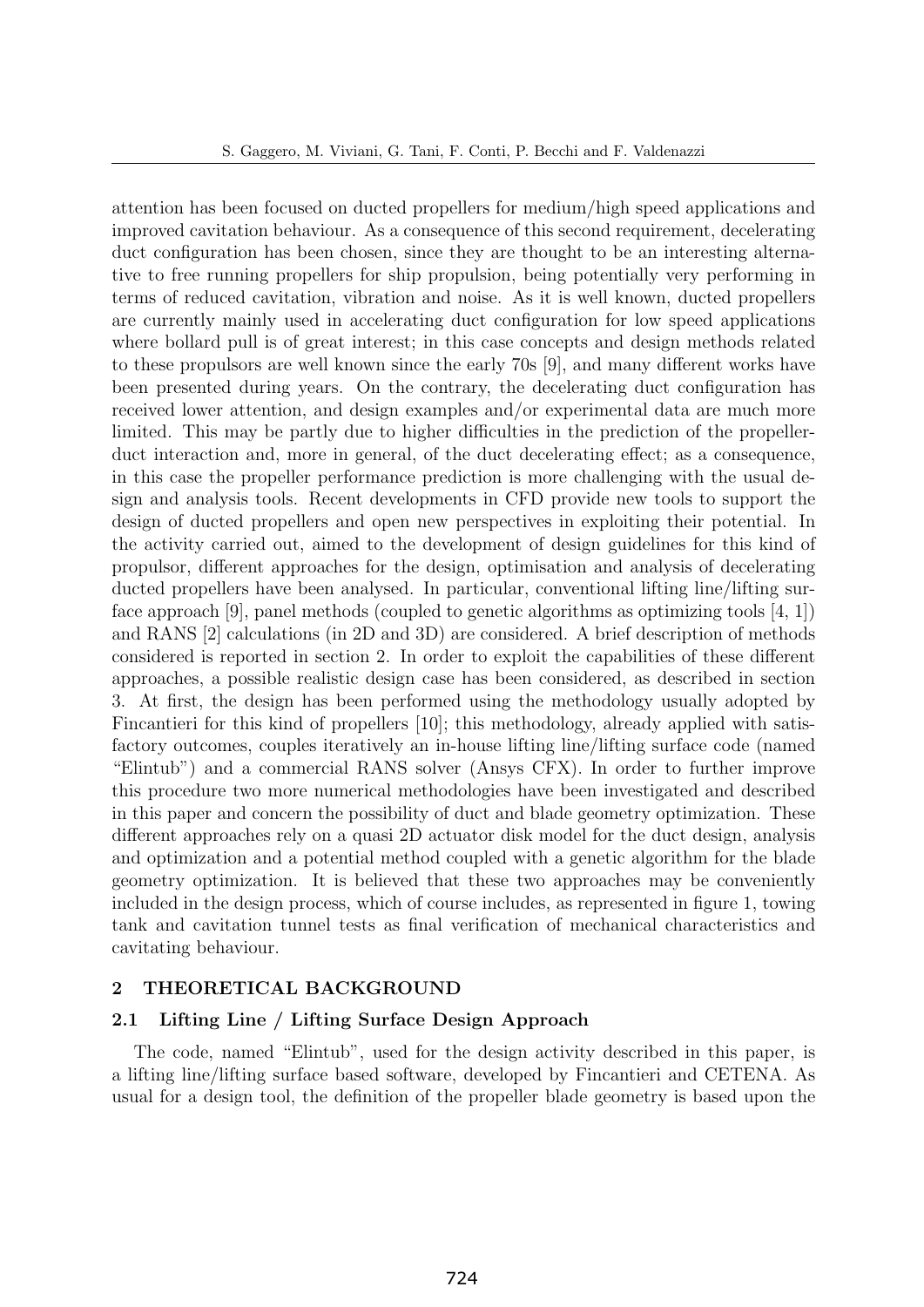

Figure 1: Ducted propeller design flow chart.

assumption of non-viscous, incompressible axi-symmetric and steady flow, with the blade represented by a lattice of vortexes, with unknown intensity and placed on an iteratively adjusted lifting surface. The influence of the duct is accounted through the linearized annular airfoil theory and is approximated by a distribution of ring vortices and sources. The design is carried out iteratively, until convergence is achieved in terms of the flow induced by the duct at the propeller and of the flow induced by the propeller at the duct.

# 2.2 Panel Method / Optimization by genetic algorithms

An alternative strategy to the classical lifting line/lifting surface approach is represented by optimization. The definition of a new geometry can be performed, in fact, testing thousands of different geometries, automatically generated by a parametric definition of the main geometrical characteristics of the propeller (as in  $[5, 4, 1]$ ), and selecting only those able to improve performances (in terms of efficiency and cavity extension, for instance) together with the satisfaction of defined design constraints. The core of the design by optimization is represented by an accurate, reliable and fast flow solver and by a robust parametric representation of the propeller geometry. A potential panel method,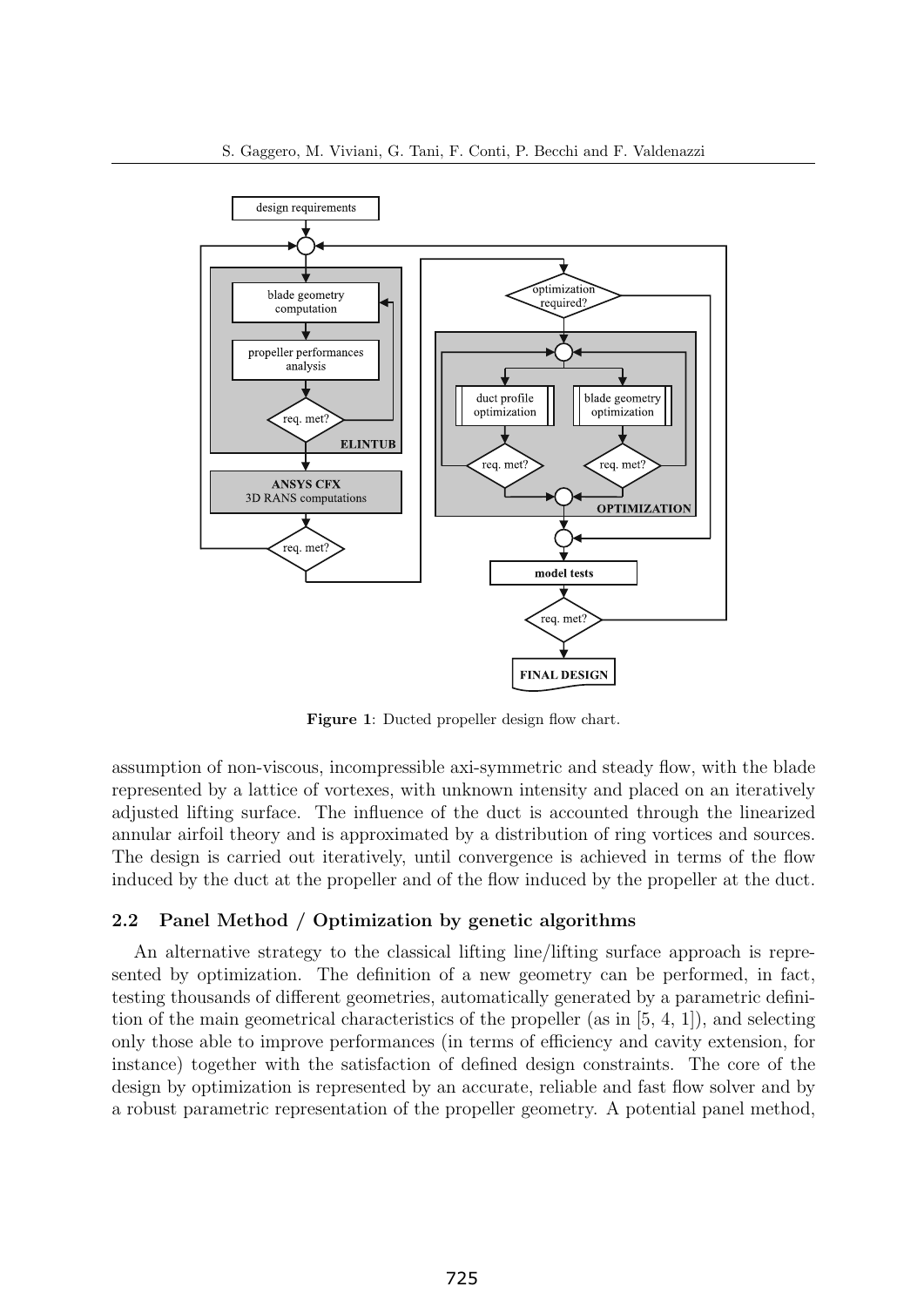such as the one developed at the University of Genova [6] complies the first requisite. The code has been specifically customized for the solution of cavitating ducted propellers with the inclusion of the tip gap flow correction as in [8]; a thorough description of the code may be found in [7]. With respect to lifting line/lifting surface approaches, a panel method allows to directly compute the influence of the hub and, especially, of the duct, both in terms of the additional load on the blade tip region and in terms of the velocity disturbance on the whole propeller, avoiding the simplified representation of the duct only by vortex rings and sources. The results accuracy versus computing time ratio is, moreover, extremely good (if compared with RANS solver) making this kind of solver suitable for the automatic analysis of thousands of geometries. The classical design table is the natural, robust, parametric description of the propeller geometry, that can be easily fitted by means of a set of B-Spline curves whose control points turn into the free variables of the optimization procedure. A genetic algorithm drives the optimization procedure: from an initial population (whose members are randomly created from the original geometry altering the values of the free parameters within prescribed ranges), successive generations are created via cross-over and mutation: the members of the new generations arise from the best geometries of the previous computations that satisfy all the imposed constraints (thrust identity, for instance) and grant better values for the selected objectives.

# 2.3 RANS 2D computations

The design of a ducted propeller requires the flow field around the blade tip area to be analyzed in detail, because viscous effects are known to have a primary role in what occurs in the gap between the blade and the duct, especially in terms of cavitation and then noise. As modelling a complete 3D RANS computations could be very time expensive in the design phase, both for meshing and computing needs, in the adopted design approach the complete 3D RANS computations are performed just in the advanced phase of the design procedure, in order to check an already well established blade and duct geometry and, if needed, give some indication to make the design closer to the requirements. However, in this way the whole flow field around the blade and the duct (and their interaction) can be known only at the end of the design procedure. For this reason, the feasibility of a simplified RANS approach has been studied and added to the traditional design procedure. The aim of this approach is the definition of a quick meshing and computing RANS simulation able to evaluate the flow field around the duct, its cavitation behaviour, its induced flow field on the propeller, in order to carry out a customized duct design/optimization. For this purpose, a quasi-2D actuator disk model has been developed. This kind of approach can lead to:

- very detailed mesh size around the duct, keeping the whole fluid domain size at least ten times smaller than a complete 3D computation,
- very fast and easy geometrical modification and re-meshing of the duct, making it possible to optimize the flow field around the duct by RANS simulation,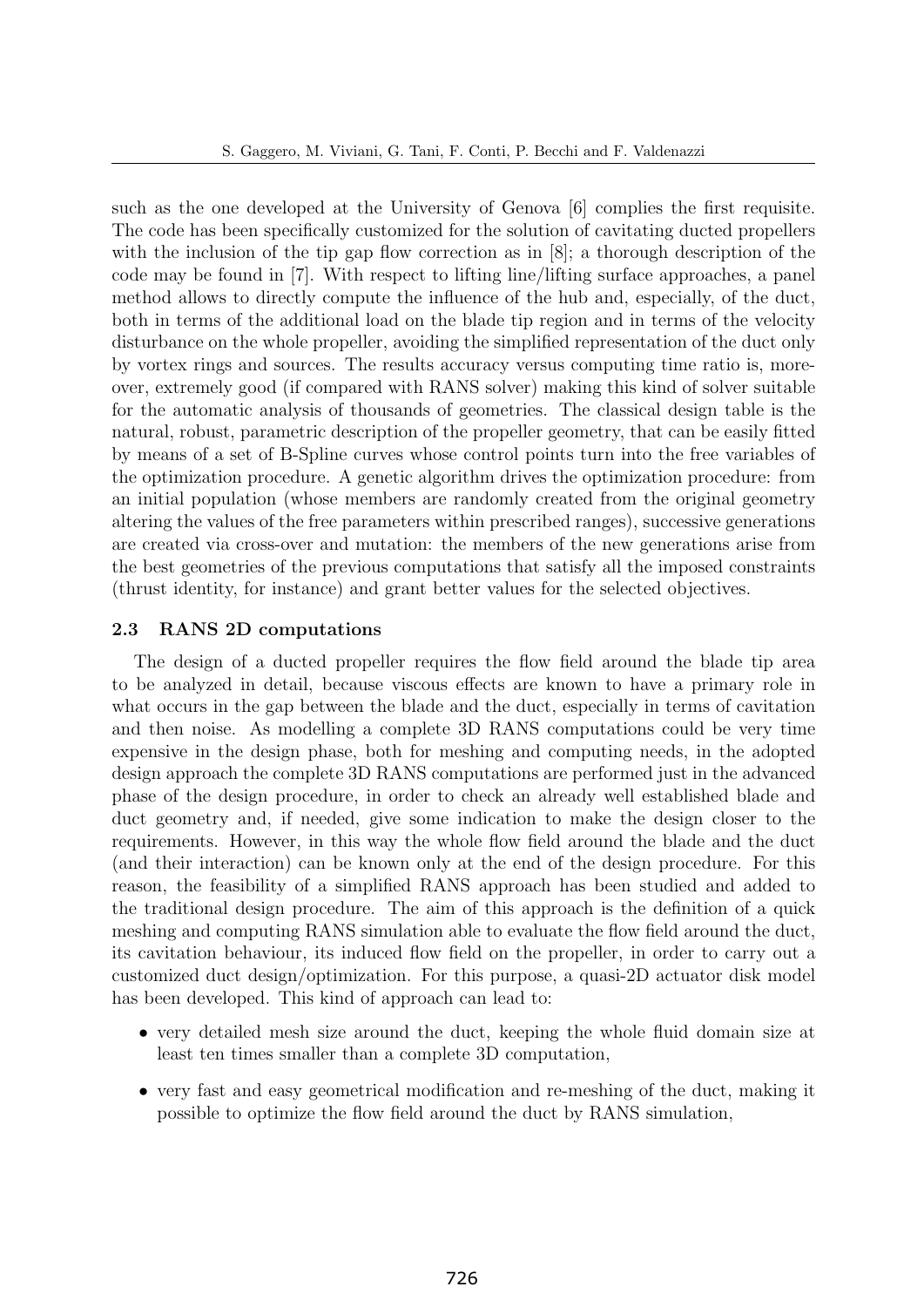• estimate the induced flow field on the propeller and, in case, perform some modifications on the design input data in order to make the lifting line/surface evaluation closer to target needs.

The fluid domain is modelled considering a narrow slice of domain, with an angular extension of 2-3 degrees. The effect of the propeller is simulated inside the CFX solver by the actuator disk model, where the thrust and the torque distributions are provided by external sources (panel code or lifting line/surface code, for instance). This kind of approach can represent a very powerful optimization tool, especially in the case it is coupled with the panel method optimization tool, because both the blade and the duct geometry can be made closer to the design needs.

## 2.4 RANS 3D computations

The final step of the ducted propeller design is a fully 3D RANS analysis, able to accurately simulate the viscous phenomena that typically occur in the blade tip area. Despite the good results that can be obtained by the panel methods, the flow field between the blade tip and the duct is strongly characterized by viscosity and then both the velocity field and the cavitation behaviour can be properly evaluated only by viscous numerical computations. In the present work, the Ansys CFX code has been applied, considering two different meshes for evaluating the propeller mechanical characteristics and the cavitation behaviour.

### 3 DESIGN CASES

### 3.1 Ducted Propeller Design point

The propellers have been designed for the propulsion of a medium/high speed twin screw vessel at an advance ratio close to 1 and a cavitation index  $(\sigma_N)$  of about 1.5.

For confidentiality reasons the performance of the propeller will be provided in terms of thrust and torque coefficients  $(K_T \text{ and } 10K_Q)$  expressed as a percentage of the design coefficients.

# 3.2 Ducted Propeller Designed via Lifting Line/Lifting Surface and 3D RANS Computations - Propeller 1

As already remarked, the methodology usually adopted, with satisfactory outcomes, by Fincantieri, involves the coupling of the "Elintub" code, which evaluates the blade geometry meeting the design performance requirements, and CFX, which is able to investigate the propeller and the duct hydrodynamic behaviour. The analysis of the RANS results makes it possible to identify the modifications that have to be implemented in the design input data (load distribution, geometrical restriction, for instance) in order to optimize propeller performances. Usually a couple of iterations are necessary because the viscous phenomena, occurring especially at the blade tip and between blade and duct,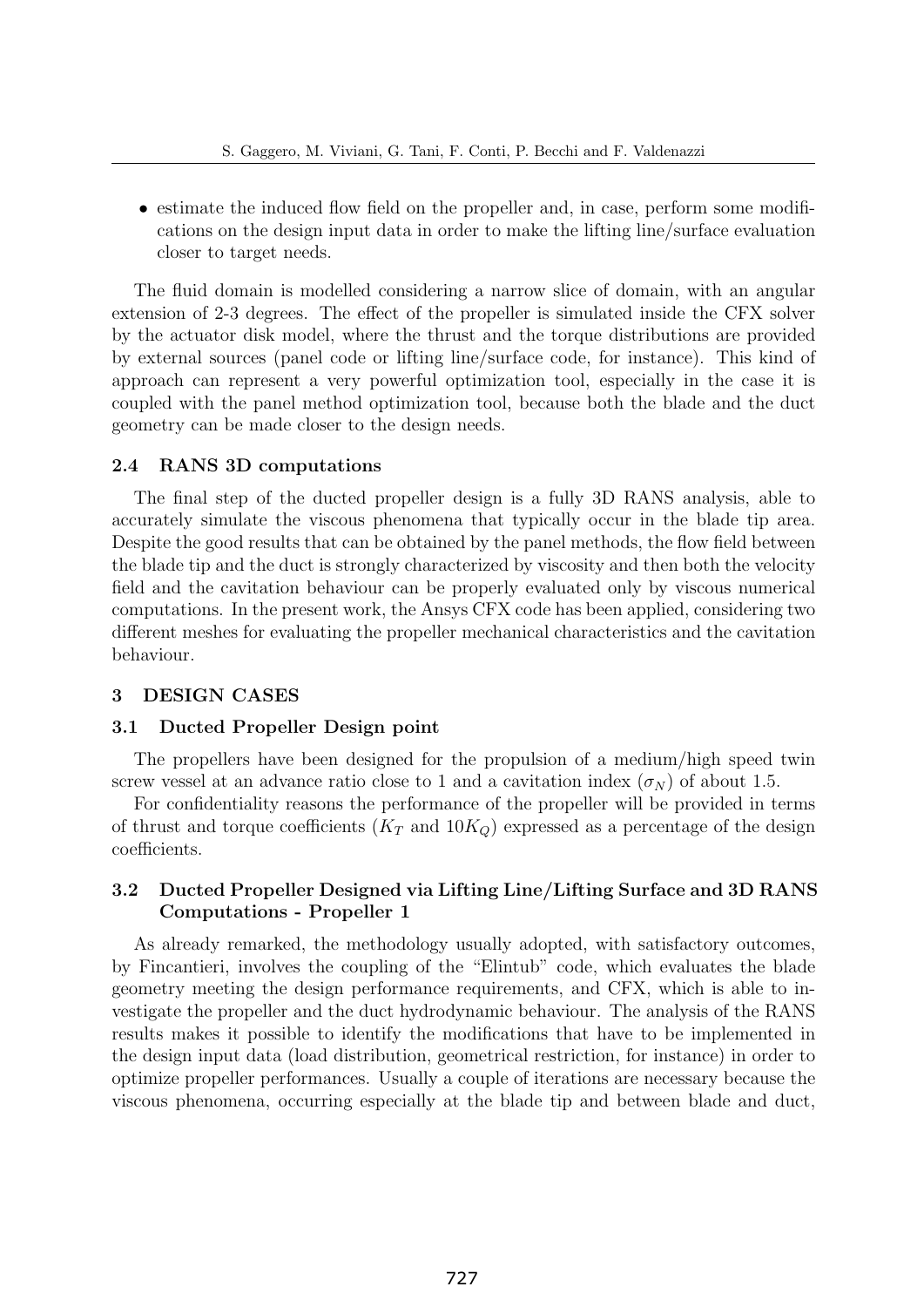strongly affect the propeller performances, especially in terms of cavitation inception and extension. During this work the RANS simulations used for the design have been set with a "coarse" unstructured mesh with 7.7 millions cells. Then, another "finer" mesh has been realized, using 15.6 millions cells. In particular, the flow domain geometry has been realized in order to focus the cells in the region close to the blade and the duct, consistently with the expected stream tube. The aim of this activity was the study of the effect of the mesh accuracy on the cavitation phenomena extension, on the pressure and forces results and the overall performances.

The two grids are adopted, respectively, to compute the overall propeller performance  $(K_T, K_Q, \text{ and } \eta_o)$  and to check cavitation and appreciate the viscous phenomena in the gap between the blade tip and the duct. To this regard, it is necessary to remind that the computations have been carried out in "wetted" condition, i.e. without activating the cavitation (two phase flow) model; the cavitation pattern has been obtained at the design cavitation index by identifying the blade/hub areas where the pressure is lower than the vapour pressure. For what regards mechanical characteristics, the predicted propeller thrust in the final iteration is 99% of the design value. As it will be seen, this prediction has been verified by experimental results, thus confirming the validity of the adopted approach.

Figures 2(a) and 2(b) show the cavitation pattern from the computations, highlighting the presence of tip leakage vortex and hub vortex; also in this case, experimental results confirmed numerical predictions.



**Figure 2:** Cavitation on Propeller 1 by isosurfaces at  $C_p = -\sigma$ .

### 3.3 Ducted Propeller optimized by genetic algorithm - Propeller 2

Propeller optimization has been carried out in order to obtain a new geometry (Propeller 2), able to maximize efficiency and to reduce the back cavitation at the design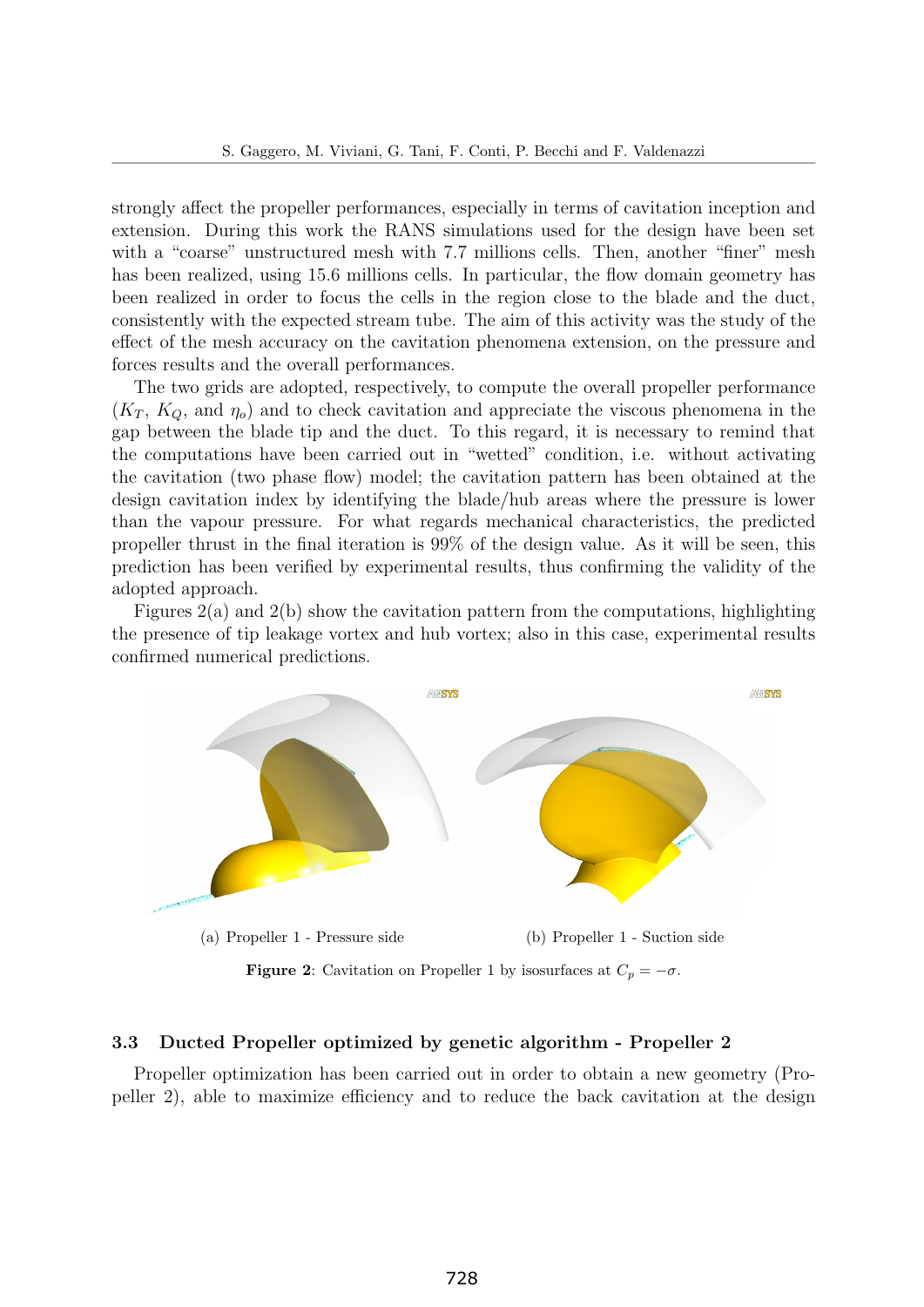cavitation index delivering the same numerical thrust of the initial propeller (the Propeller 1): in order to speed up the convergence, a thrust variation of  $\pm 2\%$  is admitted. Propeller 1 design table has been used to define the range of the free parameters. The numerical predictions of thrust and torque obtained with the panel method for the Propeller 1 showed some differences with respect to the available experimental measures carried at towing tank (and with respect to the viscous computations previously presented); namely, total propulsive thrust was overestimated by about 7% and torque by about 12%. For the optimization it has been assumed that these differences, ascribed to the numerical approach, remain the same also for the newly designed propellers and the numerical predictions for the Propeller 1 have been taken as the reference point of the optimization procedure. Also in terms of cavity extension some limitations of the panel approach have to be be highlighted. The previous experience with Propeller 1 at the cavitation tunnel showed, at the design point, only a cavitating tip leakage vortex (plus less significant hub vortex) whose prediction is beyond the capabilities of the cavitating panel method. The sheet cavitation, that has been numerically evidenced at the blade tip of Propeller 1 (figure 7) can be, however, correlated with the occurrence of the tip cavitating vortex and its extension (to be, as a consequence, minimized) can be considered a measure of the risk of cavitating tip leakage vortex. In order to numerically amplify the sheet cavity bubble at the blade tip, to include a certain margin for the occurrence of bubble cavitation and let the optimization work at a more convenient point (for which cavity extension is not constrained by the dimension of few panels at the blade leading edge), the design of the new propeller via optimization has been carried at a slightly lower cavitation index with respect to the design point.

The optimization activity for the design of the new geometry has been carried out investigating only global parameters, i.e. maintaining the blade and duct profiles shape adopted for Propeller 1. In particular (control points of) chord, maximum camber and pitch distributions along the radius have been taken as free variables. Structural considerations have been limited, in present activity, to constraining the maximum thickness to the chord distribution in order to maintain the same blade strength of Propeller 1. About 10 thousands different geometries have been generated and analysed by the panel method, and the results of the optimization are reported in the Pareto diagram of figure 3. The optimal selected propeller, as highlighted in the diagram, is a compromise between reduction of computed cavity area and increased efficiency. As shown in figure 3, with respect to the computed values of efficiency and cavity area of Propeller 1, the new geometry, at the same working point, presents, numerically, a reduction of the cavity extension of about 30% and an increase in efficiency of 2%. Delivered total thrust of the new Propeller 2 is 1% lower than that computed for the Propeller 1 but, as expected, within the prescribed numerical tolerance of  $\pm 2\%$ . Reductions in cavity extensions only affect the cavitating strip of panels at the blade tip, whose significance (and correlation) in terms of cavitating tip leakage vortex would merit a deep investigation. The chosen propeller represents an optimal choice for the verification purpose of the reliability of the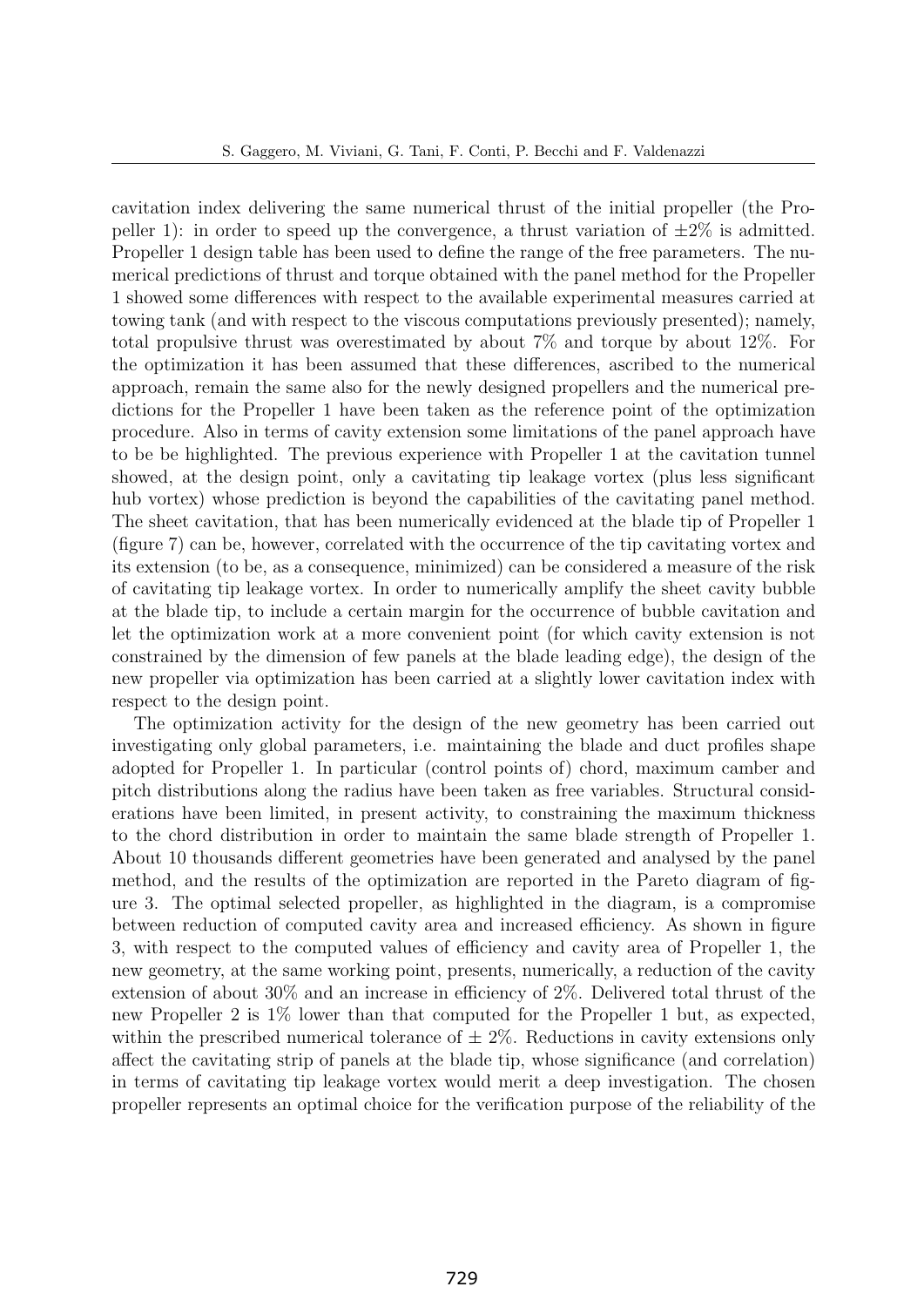

Figure 3: Pareto distributions of optimal geometries.

optimization approach, since efficiency can be better estimated and compared than the cavitating tip vortex strength; moreover, the design assumption about the risk of bubble cavitation may be also verified.

### 3.4 Application of 2D RANS computations in the optimization loop

In order to check the applicability of the quasi-2D approach described above, a test has been made considering Propeller 1. In particular, an actuator disk has been built based on the results from the 3D RANS computations of the propeller itself. Specifically, the actuator disk has been loaded with the thrust and the torque distributions computed for the propeller inside the duct, in a way to obtain the same total thrust and torque of the 3D computations. The computation results have been compared with those of the full 3D RANS model; this has provided the means to assess the reliability of using a quasi-2D approach instead of a full 3D approach.

Figure 4 shows the comparison of the pressure coefficients  $(-C_P)$  on the pressure side (face) and on the suction side (back) of the duct. Because the 2D simulation is characterized by axial symmetry, the pressure coefficient distribution over the duct profile is compared with what obtained by the 3D analysis, considering two different positions, the first one in correspondence to the blade passage, the second one in correspondence to 15 degrees toward the propeller leading edge. As it can be seen, a fairly good agreement is found in the second case (figure  $4(b)$ ), both for the back and the face of the duct. Otherwise, when the blade passage position is considered, it may be observed that  $(C_P)$ curves have a good agreement on the back of the duct while on the face, the pressure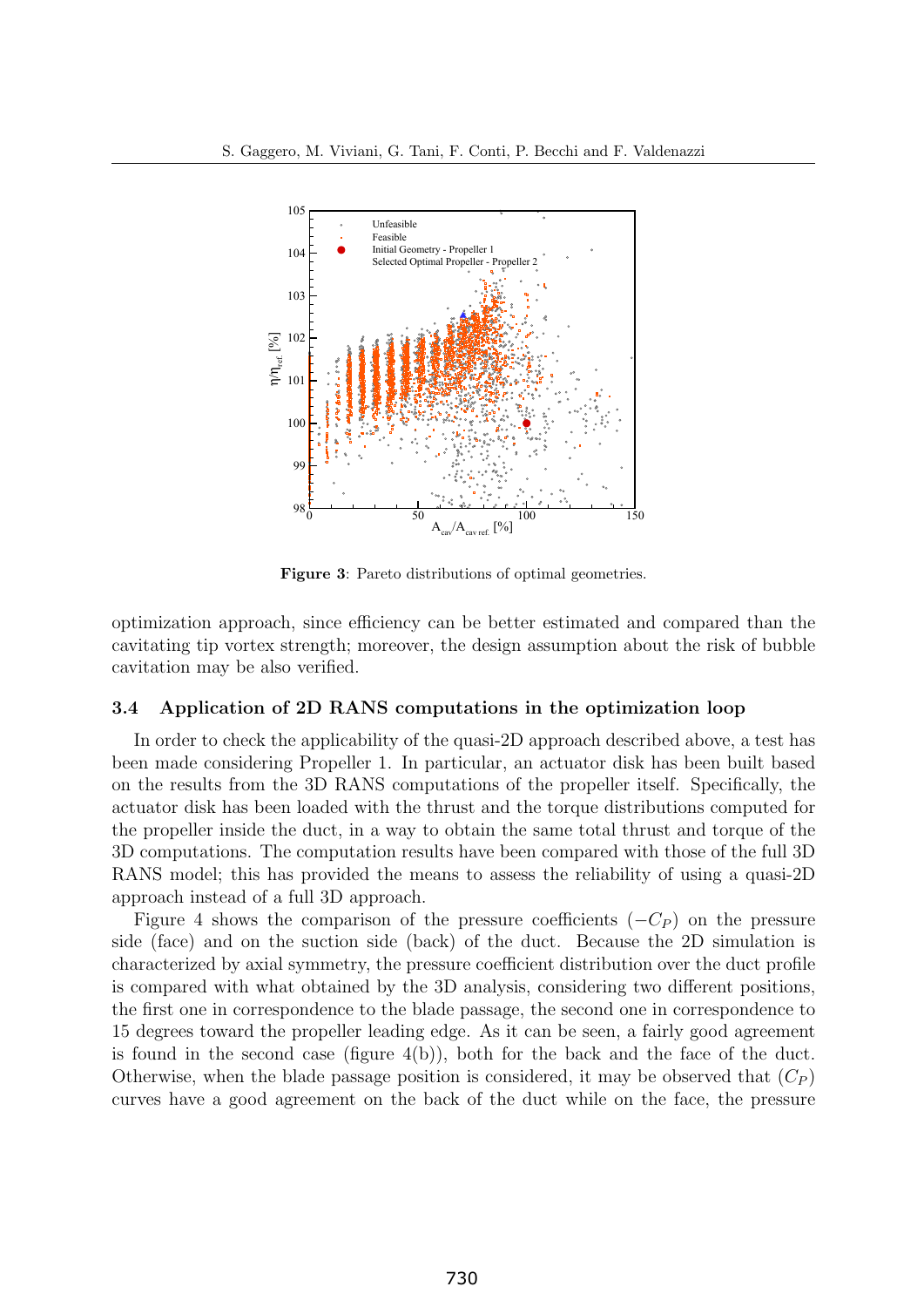distribution from the 3D calculations features a sharp peak, which is associated to the flow field passing through the blade-duct clearance and then to the tip leakage vortex detected by the complete 3D computations. In the same longitudinal positions of the peak, the pressure distribution from 2D calculations features a linear pressure variation due to the presence of the actuator disk; the peak is absent, as the actuator disk cannot take such effect into account and also because the body forces characterizing the actuator disk are distributed over the whole disk volume. Since the total thrust (and torque) applied by the actuator disk on the flow is the sum of all the forces acting on all the cells of the disk volume, the effect of the propeller increases linearly moving along the shaft. In any case downstream of the propeller the pressure distributions are satisfactory close each other.



Figure 4: Comparison between 2D and 3D computed duct pressure distributions.

As a result of this analysis, it can be said that, as far as the global duct behaviour is concerned, the comparison between 3D and quasi-2D is good and makes quasi-2D computations a feasible alternative to 3D ones, especially in the propeller and duct design phase, allowing to capture the global functioning characteristics of the duct. Of course, effects such as tip leakage vortex and the local accelerating effect of the blade, are not captured by quasi-2D computations, as visible, and fully 3D computations need to be carried out at some point in the design process to account for these effects. As a conclusion, it can be said that quasi-2D RANS computations can be used to investigate the duct behaviour, provided that data are available to set-up the actuator disk. Considering both the meshing and computing time needs, the 2D model looks very attractive as a design tool (coupled with lifting line/lifting surface computations) because it makes it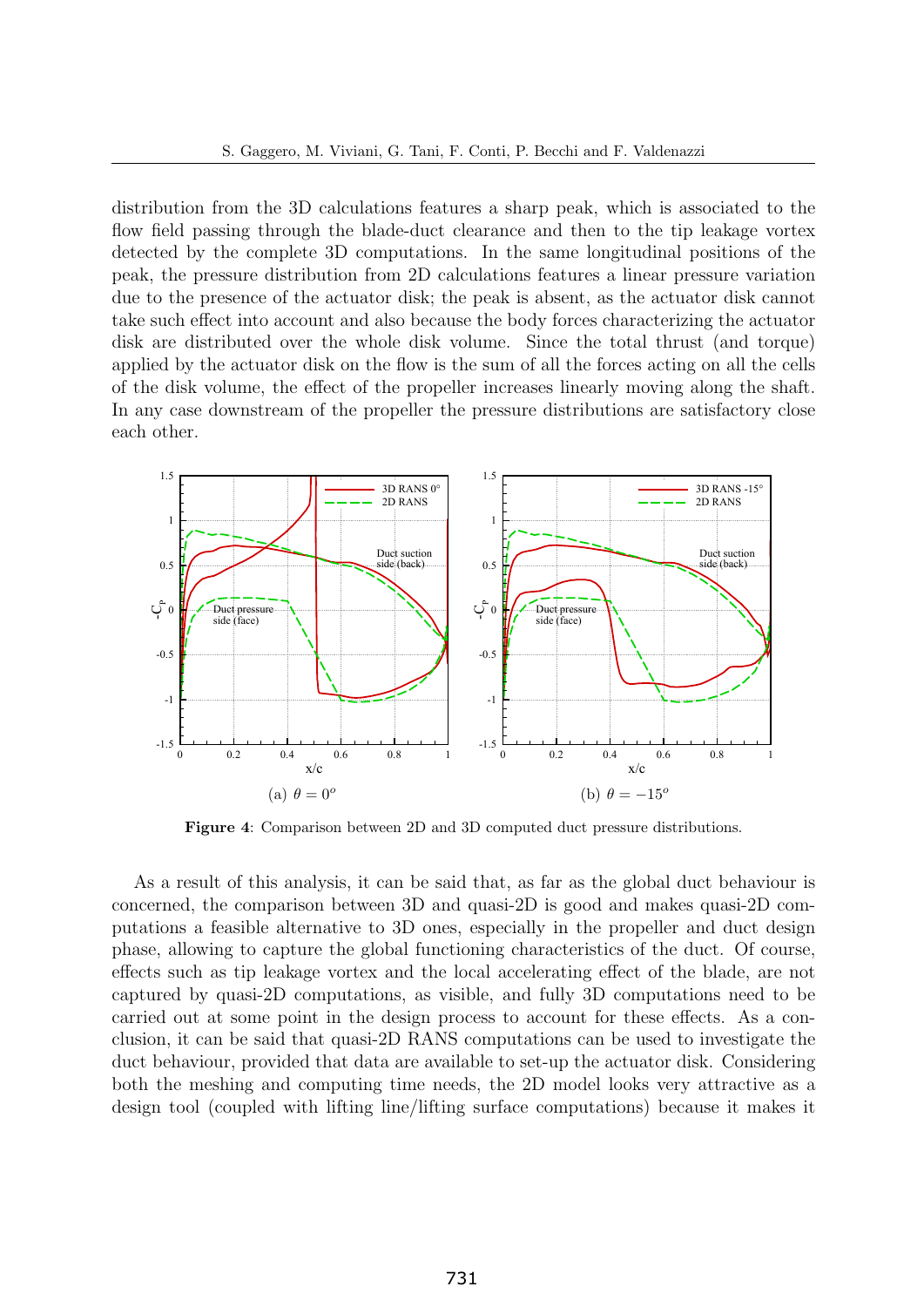possible to investigate in detail the hydrodynamic behaviour of the duct profile, consistently with the load distribution characterizing the propeller blade. Furthermore, this kind of approach can increase in efficiency in the case of it is coupled with a propeller analysis and optimization tool, such as that described in the previous section. However, full 3D computations need to be carried out if information on cavitation and local effects in the blade tip area are to be predicted with care.

### 4 EXPERIMENTAL CAMPAIGN

### 4.1 Experimental Setup

Model tests (open water tests and cavitation tunnel tests) have been performed in order to validate the numerical results and the adopted design procedures.

In particular, open water tests have been carried out at SVA towing tank, using a Kempf & Remmers propeller dynamometer H39 and a R35X balance for the measurement of duct thrust. A constant propeller rate of revolution (15 Hz) was adopted during tests. Cavitation tunnel tests have been carried out, instead, at the University of Genoa cavitation tunnel. The tunnel is equipped with a Kempf & Remmers H39 dynamometer, which measures the propeller thrust, the torque, and the rate of revolution. As regards the duct forces, an in-house developed measuring device has been adopted, allowing to perform not only usual cavitation observations, but also direct measurements of different forces components (and thrust breakdown, if present) in cavitating conditions. A detailed description of the measuring device may be found in [3]. All tests were carried out without propeller shaft inclination and in an uniform wake, consistently with the design assumptions previously described. A constant propeller rate of revolution (25 Hz) was adopted.

## 4.2 Open Water tests

Results from model scale open water tests carried out at SVA towing tank are shown in figure 5. The reported values are normalized with respect to the design point. Open water tests substantially confirm the reliability of the two different adopted design procedures, showing for both the propellers a good agreement with the required design performances; Propeller 1 has a thrust coefficient almost equal to the required one, confirming the numerical results presented in section 3.2 while Propeller 2 delivers, in line with the numerical results of the optimization, a little lower thrust (about 3%). On the other hand, as expected, Propeller 2 presents a slightly increased efficiency (about 2%), confirming from this point of view the reliability of the optimisation procedure.

### 4.3 Cavitation observations

The aim of the cavitation tunnel tests has been the determination of the cavitation bucket for the two propellers, as well as the collection of a set of cavitation observations at a number of functioning points in order to validate the numerical predictions. The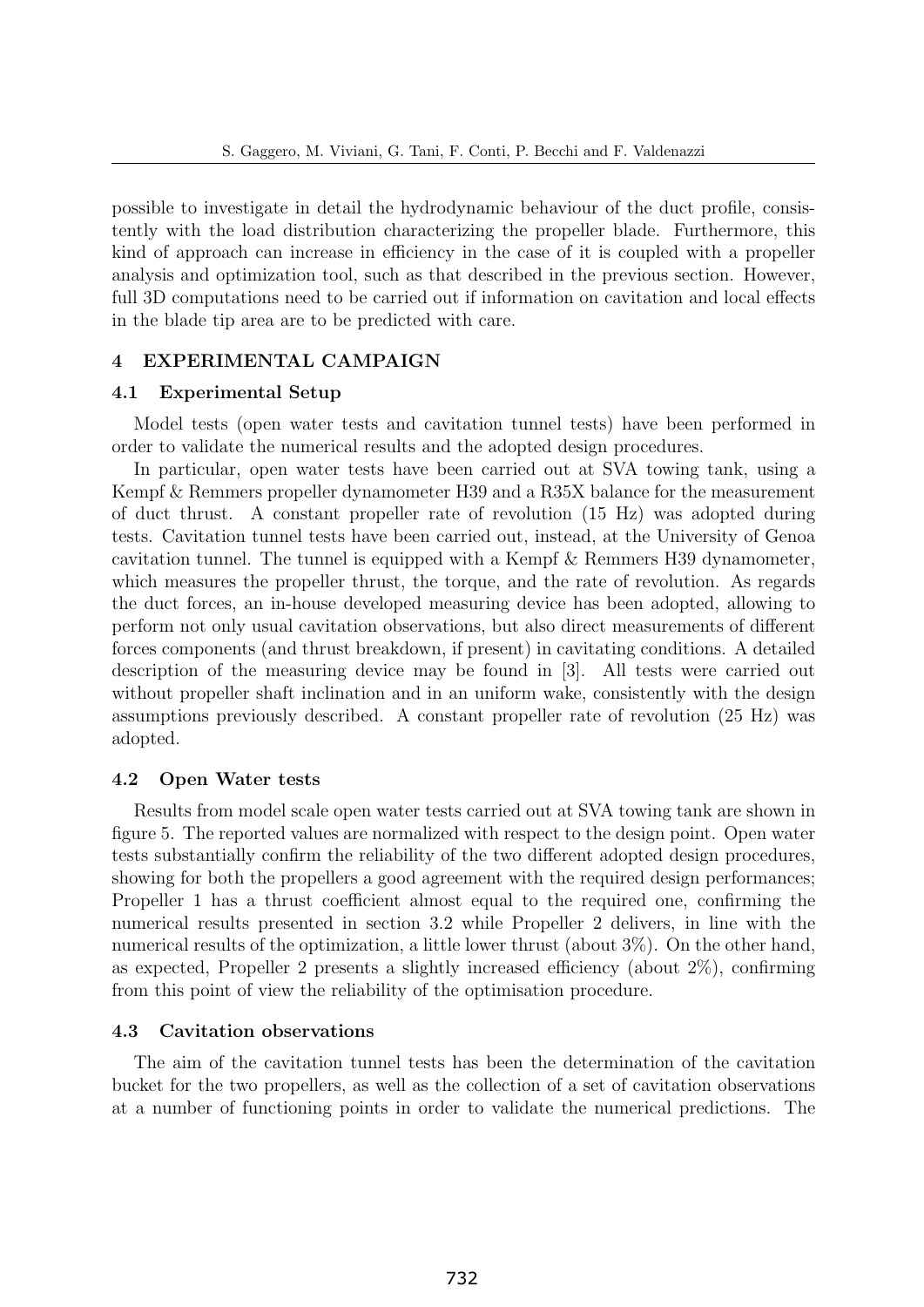

Figure 5: Normalized Open Water Performances.

inception points of the various cavitating phenomena are reported in figure  $6(a)$  for what regards the vortex type occurrences (tip leakage and hub vortex), while in figure  $6(b)$ Propeller 1 and Propeller 2 are compared in terms of the inception of the bubble and sheet cavitation related phenomena. The two propellers showed a satisfactory cavitating behaviour. At design point (figure  $7(a)$  and  $7(b)$ ) tip leakage vortex and hub vortex are present for the Propeller 1 while only tip leakage affects the hydrodynamic behaviour of Propeller 2. However, this phenomenon is slightly anticipated, contrarily to what expected from the optimisation process, with respect to Propeller 1. This unwanted behaviour is probably due to the intrinsic limitation of the code, which does not allow to correctly rank the two propellers in terms of tip vortex inception merely by the predicted sheet cavity bubble at the last strip of panels at tip. From this point of view, it is believed that a final verification by means of RANS codes (including cavitation prediction) of a series of selected designs may overcome this problem, allowing to accurately characterize the propellers in terms of cavitating tip vortex inception and strength. The tip leakage vortex is present at any loading condition and its inception index seems less influenced by the propeller load if compared to the inception of the conventional propellers tip vortexes: in particular for Propeller 1 this phenomenon does not depend on the thrust coefficient for a wide range of values around the design point. This quite different behaviour of the tip leakage vortex inception (together with a different margin for what regard bubble cavitation at tip trailing edge) is probably the most clear difference between the propellers in cavitating conditions. For both the propellers, however, the buckets are quite wide, therefore confirming the capability of the decelerating ducts to postpone cavity inception also in off-design conditions and the general capability of both the design strategies to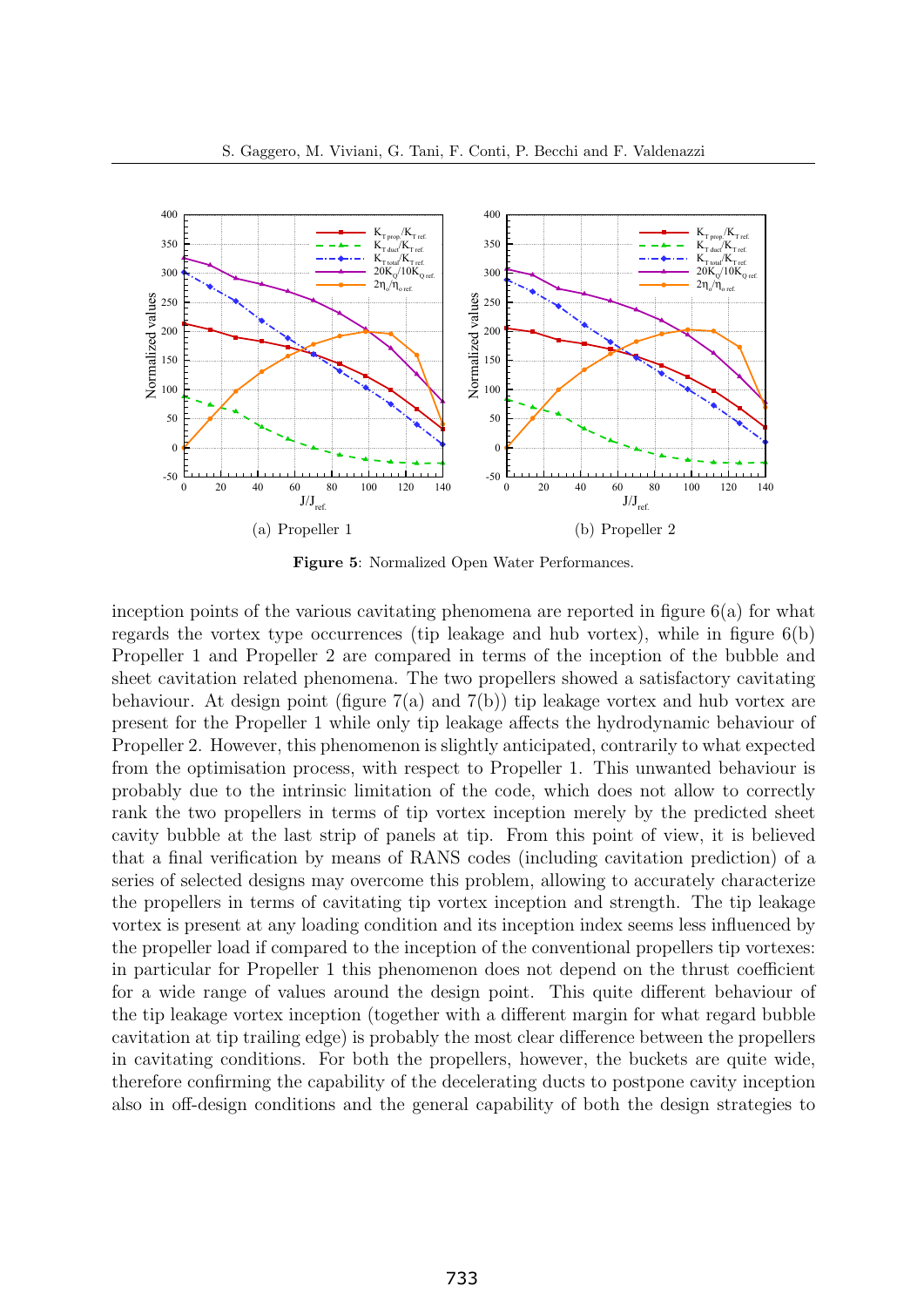provide satisfactory geometries.



Figure 6: Normalized Cavitation Buckets.

The propellers look also free from bubble cavitation, which appears only at cavitating indexes lower than the design point. Margins, however, are very different. Propeller 1 is quite safe with respect to this phenomenon, while Propeller 2 experiences tip back bubble cavitation at the blade trailing edge just below the design point, as clearly visible from figure 6(b). These differences partially confirm the numerical calculations. Even if, as already mentioned, during the optimization activity a certain margin has been adopted (carrying out the new design at a cavitation index 10% lower than the design point), the analysis of the pressure distribution for a radial section near to the tip shows a pressure distribution at midchord closer, for Propeller 2, to the cavitation limit, confirming that the optimized propeller is more inclined to be subjected to bubble cavitation with respect to Propeller 1. Reasons for the discrepancy between predicted and observed bubble cavitation inception point have to be further investigated in future studies.

### 5 CONCLUSIONS

The present work shows the design of a decelerating ducted propeller, performed by a lifting surface code, checked and tuned by RANS calculations and optimized by a potential method coupled with a genetic algorithm. While the main design activity represents the traditional shipyard design methodology, that is the use of a own lifting surface design code coupled with some RANS simulations, the propeller geometry optimization was aimed to check the possibility of improve the design and make it closer to design requirement. Then, this study have led to two propeller geometries, the first obtained by the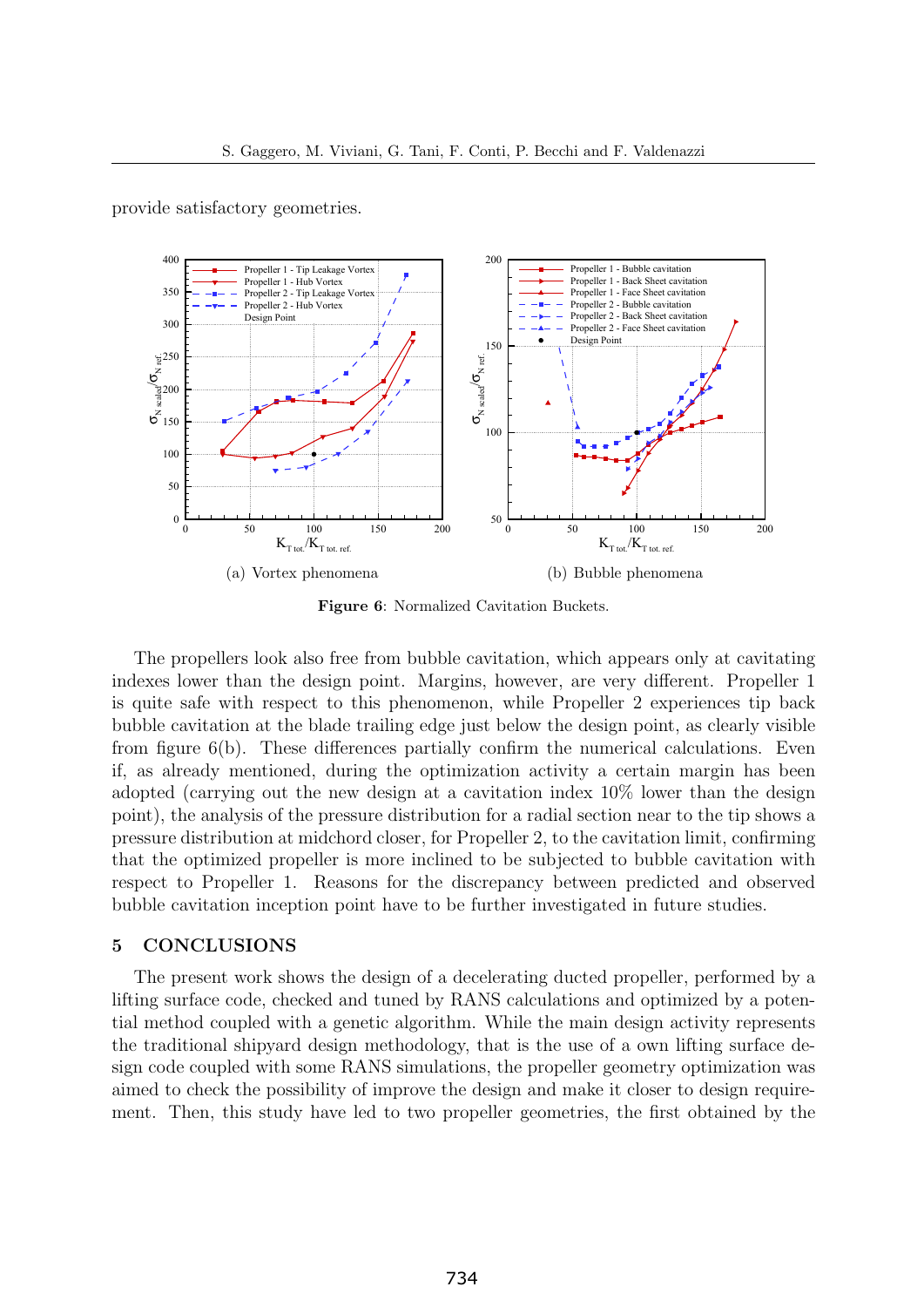

Figure 7: Observed Cavitation for Propeller 1 and 2 at design point.

traditional shipyard design tool the second by the numerical optimization. The reliability of numerical codes adopted has been validated by means of the experimental campaign at towing tank and cavitation tunnel. Furthermore, the hydrodynamic behaviour of the duct has been studied by a quasi-2D RANS method, based on the actuator disk model. Considering both the meshing and computing time needs, this method looks very attractive because it leads to accurate information keeping the time restricted and consistent to the design time requirements. As expected, the application of the shipyard traditional design procedure has led to a good agreement between numerical prediction and experimental data; however the analysis performed by a panel method coupled with a optimization algorithms has shown to be very powerful and effective, making it possible to modify the propeller geometry in accordance with design restrictions and target. Nevertheless, panel methods presented an intrinsic limitation in completely correctly capturing phenomena which are characterized by a predominant viscous nature; in particular, despite cavitating tip leakage vortex occurrence is somehow predicted by the presence of cavitating panels at tip, the code is not capable of ranking different propellers correctly. From this point of view, therefore, it is believed that RANS calculations including cavitation may provide a better insight in the phenomenon, overcoming the problem and allowing to choose among a set of possible optimal designs the best solution including also design characteristics which may not be completely captured with less accurate approaches.

### 6 ACKNOWLEDGEMENTS

The research leading to these results has received funding from the European Community's Seventh Framework Programme (FP7/2007-2013) under grant agreement n 233980.